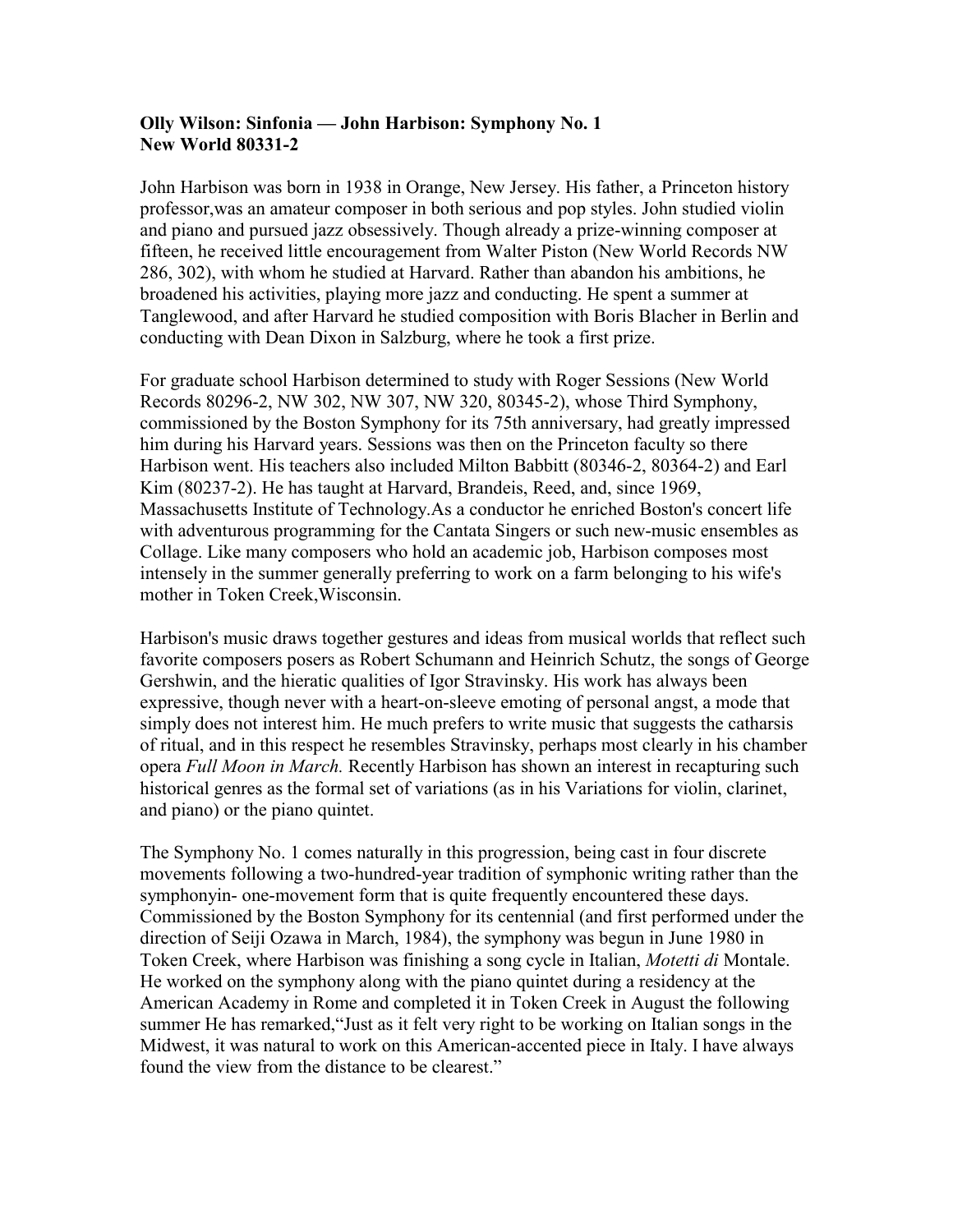The first movement originated in a dream in which Harbison saw many acquaintances, few of them musicians, performing, mainly on metal instruments, in a room used as a bar during intermissions at Boston's Symphony Hall.

*When I woke up I was haunted by the metallic harmonies; but it took a while to realize that they were in the public domain—that the "composer" was an inhabitant of my subconscious. As with previous "dream ideas" I felt able to get very close to what I had heard, and recognized the idea as one I was waiting for. This first idea permeates the whole piece: I thought of it as being like a forge.* 

A woodwind refrain and later a slow melody for violins and horn lead into the main body of the movement, marked *Camminando* ("at a walking pace"), which moves in a spare, mostly two-part texture (a long nervous tune over a steady bass) that reduces to a single part near its culmination.

The second movement is brief and evanescent. Its textures are much denser than those of the first movement, but its airy impulse seems to pass like a cloud.

Harbison senses the echo of songs by Gershwin and Schumann, which he had been playing while working on the symphony, in the opening of the third movement.The planned mood of the movement, a pastorale,was sidetracked when an unexplained interval, a low sixth, kept appearing. Eventually he says,"I perceived the interval to be the concluding sonority in Seymour Shifrin's *in* Eius Memoriam, which I had conducted with the Boston Symphony Chamber Players shortly before beginning the symphony. It had become an image for loss whose significance had to be acknowledged to complete the piece. This is done in two ways: first, in the stormy course taken by the movement, finally by a brief citation of the Shifrin piece near the close."

The last movement is shaped in the Baroque manner, with a ritornello and various episodes, while a double-time pulse accumulates rhythmic energy to the end. Drawing on various sources past and present, popular and classical, John Harbison's symphony is distinctively American and at the same time part of the grand tradition.

Like Harbison's work, the Sinfonia of Olly Wilson (born 1937 in St. Louis) was commissioned by the Boston Symphony for its centennial. It, too, is a multi-movement symphonic score that acknowledges past traditions while being of the American present. Composed in 1983-84, the Sinfonia received it premiere in Boston's Symphony Hall in October 1984 with Seiji Ozawa conducting.

Following early musical studies in St. Louis and receiving a bachelor's degree from Washington University,Wilson pursued graduate work at the universities of Illinois and Iowa. His composition teachers included Robert Wykes, Robert Kelley, and Phillip Bezanson. He has played both piano and double bass in jazz groups and has been a member of the bass section of several orchestras.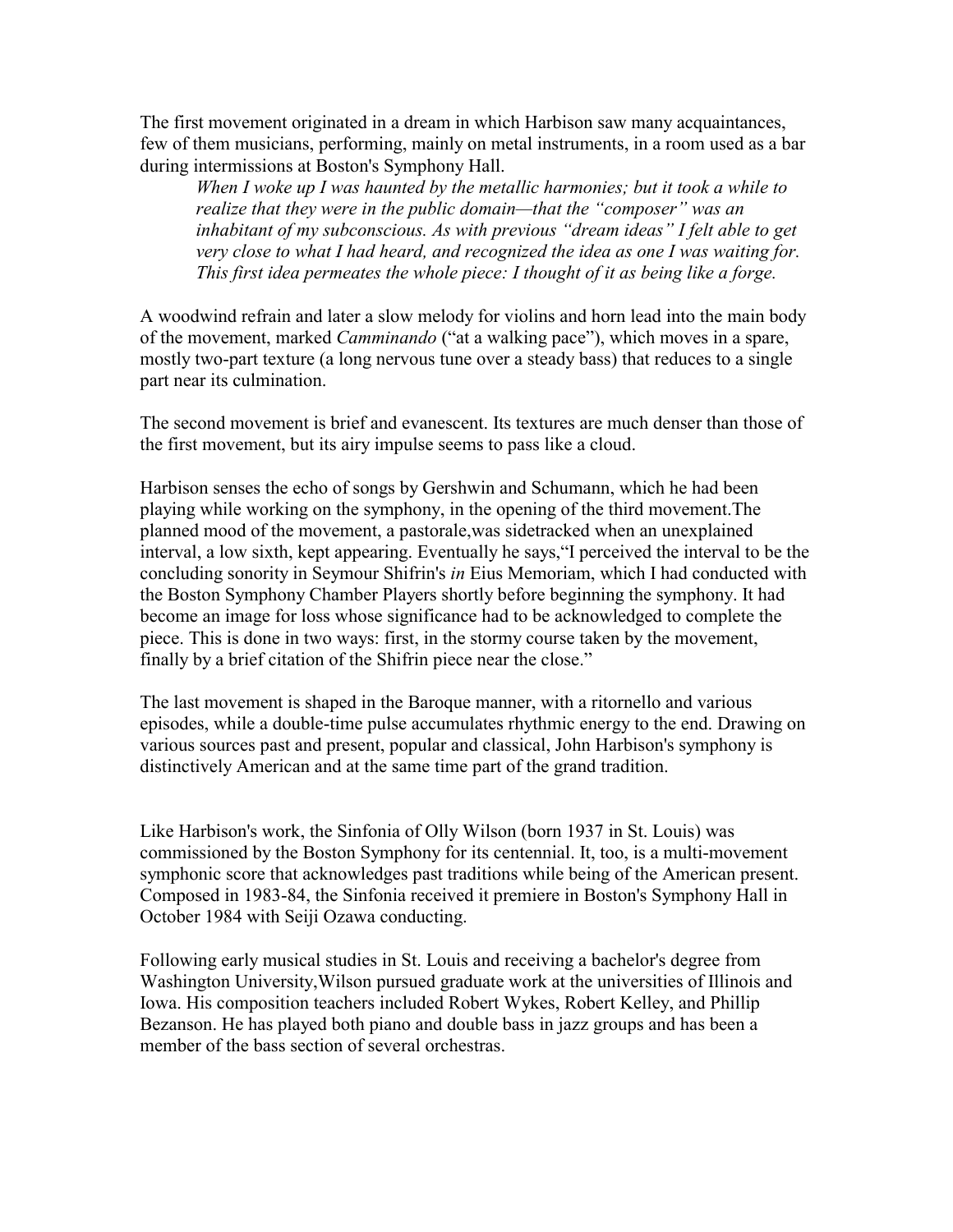In 1967 Wilson returned to the University of Illinois to study electronic music at the Studio for Experimental Music. This work bore fruit almost at once in his composition *Cetus,* which won first prize in the first international competition for electronic composition sponsored by Dartmouth College.Wilson has continued to work in electronic mediums, though not to the exclusion of other kinds of composition. *Voices,* commissioned for the 1970 Festival of Contemporary Music at Tanglewood, was premiered by the Berkshire Music Center Orchestra under Gunther Schuller and later repeated by the Boston Symphony under Seiji Ozawa.

After teaching at Florida A&M University and at Oberlin,Wilson joined the music department of the University of California at Berkeley in 1970. In addition to his activity as a composer, he is a keen student of African music and has published several scholarly articles on African and Afro- American music, notably in the journal *The Black* Perspective in Music.

Olly Wilson's works include most of the standard chamber-music forms (string quartet, duo sonata, woodwind quintet, piano trio, and so on) as well as unique instrumental combinations, sometimes with electronic sounds. His orchestral works have been performed by many of the major symphony orchestras in this country.

Although he makes use of avant-garde techniques, Wilson is not a doctrinaire composer The Sinfonia grows organically from its opening motive, B-flat followed by B-natural in the lower octave, played by plucked strings.This is extended in the next measure by a return to the upper B-flat, this time in an aggressive rhythm that will mark many future appearances. The figure provides much of the unifying sound of the piece in the form of major sevenths or minor seconds. Wilson has noted that the first movement evolves somewhat like "waves; each of which starts as an undeveloped motive that gradually becomes an extended musical idea before it is interrupted by the beginning of a new idea." After the successive waves build to the major climax of the movement, the solo clarinet offers a poignant coda.

The second movement is an elegy in memory of the composer's father, Olly Wilson, Sr., and his friend, the extraordinarily gifted young conductor Calvin Simmons, both of whom died during 1982- 83. The expressive force of the two principal melodic ideas is immediately evident; the second of them reinterprets an excerpt from a work of Wilson's that Calvin Simmons premiered in 1981.

The third movement is a stylized dance. One idea, featuring an angular melodic line in high strings and woodwinds, alternates with a second, characterized by rhythmic figures in strings, brass, and percussion. The climax reveals the music s source in traditional blues. —Steven Ledbetter

*Steven Ledbetter is musci and program annotator of the Boston Symphony.* His research interests include American musical theater and the orchestra music of the second New England School, particularly George Chadwick.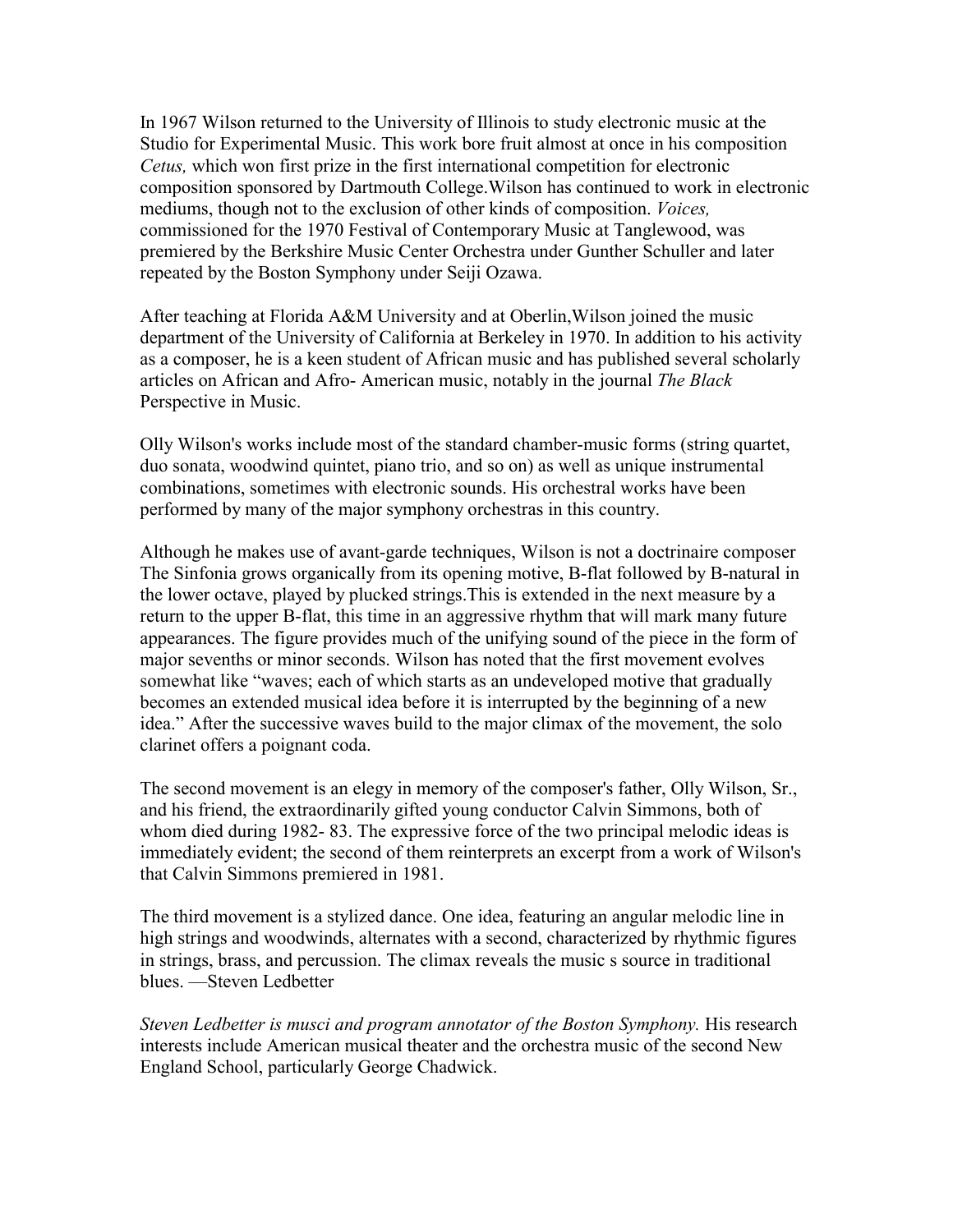SEIJI OZAWA became the thirteenth music director the Boston Symphony in the fall of 1973. He was born in China in 1935 to Japanese parents, and graduated from the Toho School of Music in Tokyo with prizes in composition and conducting. Mr. Ozawa came to international attention when he won first prize at the conductors competition at Besançon, France. In 1970 he became artistic director of the Berkshire Music Festival. He has served as music director of the Ravinia Festival, the Toronto Symphony, and the San Francisco Symphony.

BOSTON SYMPHONY ORCHESTRA, founded in 1881, has numbered Karl Muck, Pierre Monteux, Serge Koussevitzky, Erich Leinsdorf,William Steinberg, and (currently) Seiji Ozawa among its illustrious music directors. It has championed contemporary music throughout its history, both in performances and in recordings. The Boston Symphony with Seiji Ozawa is also heard on *The Music of Charles Tomlinson Griffes* (80273-2), Roger Sessions' *When Lilacs Last in the Dooryard Bloom'd* (80296-2), and Peter Lieberson's Piano Concerto featuring Peter Serkin (80325-2).

### SELECTED BIBLIOGRAPHY

#### JOHN HARBISON

Solow, Linda I., ed. *The Boston Composers Project.*Cambridge, Mass.: MIT Press, 1983. Pp.221-226.

Tassel, Janet."John Harbison Comes Home;' *Boston Globe Magazine,* February 27,1984.

#### OLLY WILSON

Baker, David N.; Belt, Lida M.; Hudson, Herman C., eds. *The Black Composer Speaks*. Metuchen, NJ.: Scarecrow Press,

1978. Pp. 379-401 Southern, Eileen."Conversation with Olly Wilson [2-part interview *The Black Perspective in Music* V (Spring 1977). Pp.

90-103 and VI (Spring 1978). Pp. 57-70.

*\_\_\_\_\_. The Music of Black Americans.* Rev. ed.New York. Norton, 1983. Pp. 538-540.

#### SELECTED DISCOGRAPHY

#### JOHN HARBISON

Concerto for Viola and Orchestra. Jaime Laredo, viola; The New Jersey Symphony Orchestra; Hugh Wolff conducting. New

World Records 80404-2.

*Confinement.* Contemporary Chamber Ensemble; Arthur Weisberg conducting. Nonesuch 71221.

*The Flight Into Egypt.* Roberta Anderson, soprano; Sanford Sylvan, baritone; The Cantata Singers and ensemble, David

Hoose conducting. New World Records 80395-2.

*The Flower-Fed Buffaloes.* David Evitts, baritone; Emmanuel Chorus; Speculum Musicae; John Harbison conducting.

Nonesuch 71366.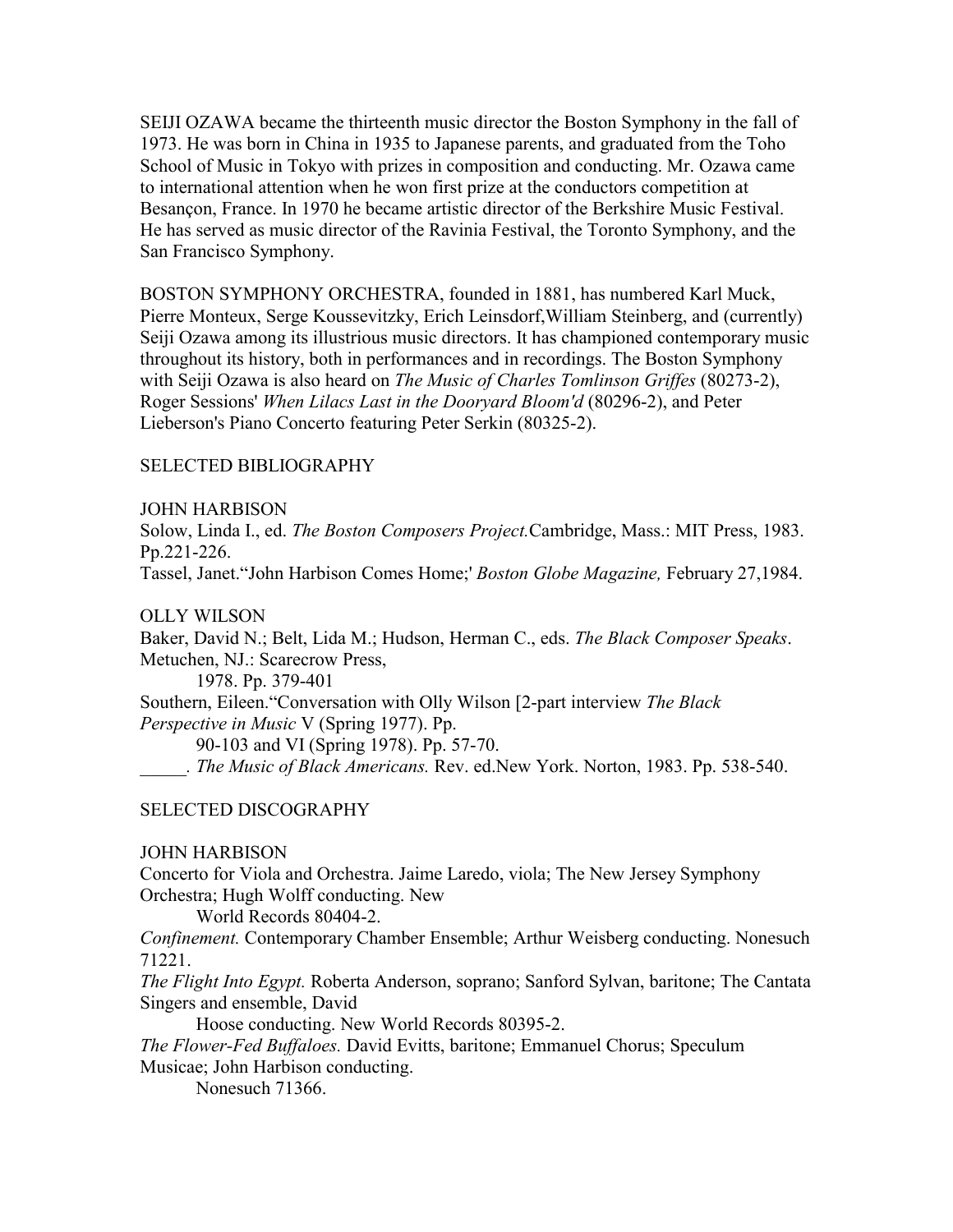*Four Songs of Solitude*. Michelle Makarski, violin. New World Records 80391-2. *Full Moon in March.* Various artists; Boston Musica Viva. CRI S-454. Piano Concerto. Robert Miller, piano; American

Composers Orchestra; Gunther Schuller conducting. CRI S-440.

OLLY WILSON

*Akwan.* Richard Bunger, piano and electric piano; Baltimore Symphony; Paul Freeman conducting. Columbia 33434.

*Echoes.* Phillip Rehfeldt, clarinet; tape. CRI S-367.

*In Memoriam—Martin Luther King.* Oberlin College Choir; tape; Robert Fountain conducting. Oberlin College Records

Vol. 19. *Piano Pieces*. Natalie Hinderas, piano; tape. Desto 7102/3. *Piece for Four.* Robert Willoughby, flute; Gene Young, trumpet; Joseph Schwartz, piano; Bertram Turetzky, double bass.

CRI S-264.

*Sometimes.* William Brown, tenor; tape. New World Records 80423-2.

Producer: Elizabeth Ostrow

Recording Engineer: Jack Renner

Tape Editor:Tom MacCluskey, RCA Recorded at Symphony Hall, Boston,

Massachusetts, October 1984

Recorded and edited on Soundstream Digital Recording Systems Console: Studer 169 modified Microphones: B & K 4006S

Mastering: New York Digital Recording, Inc.

Cover Art: Lionel Charles Feininger (U.S. 1871-1956). *Sunset.* Oil on canvas, 19x301/2 in. Charles Henry Hayden Fund. Courtesy, Museum of Fine Arts, Boston. Cover Design: Bob Defrin

This recording was made possible with grants from the National Endowment for the Arts and Francis Goelet, and with funds from the Massachusetts Council on the Arts and Humanities and the New York State Council on the Arts. The Wilson Sinfonia and the Harbison Symphony No. 1 were commissioned by the Boston Symphony Orchestra for its centennial and supported in part with a grant from the Massachusetts Council on the Arts and Humanities.

# **OLLY WILSON: SINFONIA — JOHN HARBISON: SYMPHONY NO. 1**

Boston Symphony Orchestra • Seiji Ozawa, music director & conductor

OLLY WILSON: Sinfonia (Publ. GunMar Music inc.) I. Moderato (9:48) II. Largo—*Elegy for Olly Wilson Sr.* and Calvin Simmons (8:55) III. Allegro (5:07)

JOHN HARBISON: Symphony No. 1 (Publ. AMP Inc.) I. Drammatico (9:05) II. Allegro sfumato (2:02)